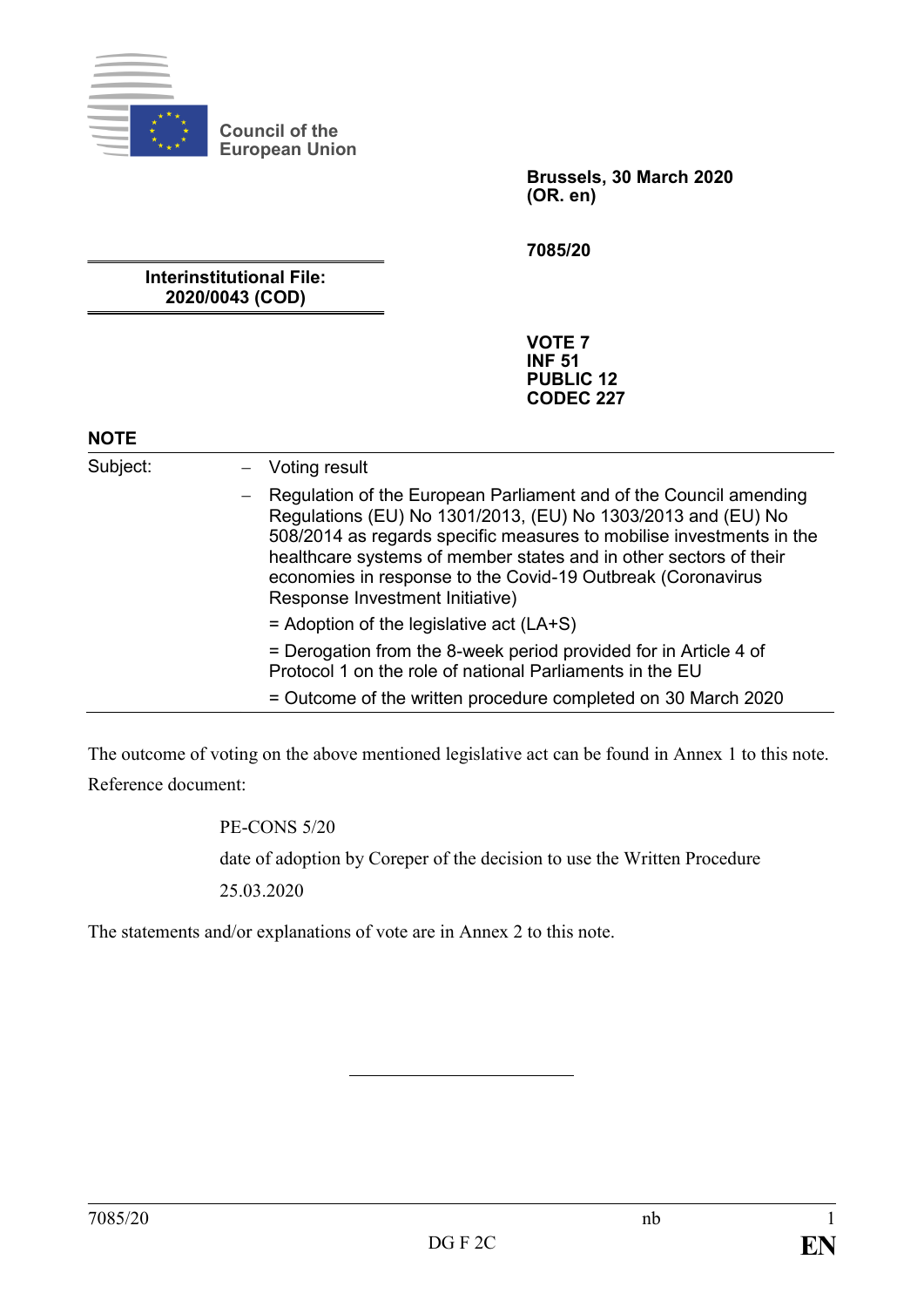## **ANNEX1**



#### **General Secretariat of the Council**

Institution: Session: Configuration: Item: Voting Rule: Subject:

**Council of the European Union** 

2020/0043 (COD) (Document: 5/20)

qualified majority

Regulation of the European Parliament and of the Council amending Regulations (EU) No 1301/2013, (EU) No 1303/2013 and (EU) No 508/2014 as regards specific measures to mobilise investments in the healthcare systems of member states and in other sectors of their economies in response to the Covid-19 Outbreak (Coronavirus Response Investment Initiative)

| Vote              | <b>Members</b> | Population (%) |                                                 |
|-------------------|----------------|----------------|-------------------------------------------------|
| Yes               | 26             | 97.44%         | Sitting date: 30/03/2020<br><b>Final result</b> |
| $\bigcirc$ No     | 0              | 0%             |                                                 |
| Abstain           |                | 2.56%          |                                                 |
| Not participating | 0              |                |                                                 |
| Total             | 27             |                |                                                 |

| <b>Member State</b>         | Weighting | Vote                 | <b>Member State</b>      | Weighting | Vote                                              |
|-----------------------------|-----------|----------------------|--------------------------|-----------|---------------------------------------------------|
| <b>BELGIQUE/BELGIË</b>      | 2,56      | 10                   | <b>LIETUVA</b>           | 0,62      | $\circledcirc$                                    |
| <b>БЪЛГАРИЯ</b>             | 1,56      | $ \circledcirc $     | <b>LUXEMBOURG</b>        | 0,14      | $\circledcirc$                                    |
| <b>CESKÁ REPUBLIKA</b>      | 2,35      | $  \circlearrowleft$ | <b>MAGYARORSZÁG</b>      | 2,18      | $\circledcirc$                                    |
| <b>DANMARK</b>              | 1,30      | $ \circlearrowright$ | <b>MALTA</b>             | 0,11      | $\circledcirc$                                    |
| <b>DEUTSCHLAND</b>          | 18,54     | $  \circledast  $    | <b>NEDERLAND</b>         | 3,89      | $\circledcirc$                                    |
| <b>EESTI</b>                | 0,30      | $ \circledcirc $     | <b>ÖSTERREICH</b>        | 1,98      | $\circledcirc$                                    |
| <b>ÉIRE/IRELAND</b>         | 1,10      | $  \circlearrowleft$ | <b>POLSKA</b>            | 8,49      | $\circledcirc$                                    |
| ΕΛΛΆΔΑ<br>œ                 | 2,40      | $  \circlearrowleft$ | <b>PORTUGAL</b>          | 2,30      | $\circledcirc$                                    |
| <b>ESPAÑA</b>               | 10,49     | $  \circledast$      | ROMÂNIA                  | 4,34      | $\circledcirc$                                    |
| <b>FRANCE</b>               | 14,98     | $  \text{\O}  $      | SLOVENIJA                | 0,47      | $  \textcolor{red}{\textcircled{\scriptsize{0}}}$ |
| <b>ENGINEERING HRVATSKA</b> | 0,91      | $ \circledcirc $     | SLOVENSKO                | 1,22      | $\circledcirc$                                    |
| <b>ITALIA</b>               | 13,65     | $  \circledast  $    | SUOMI/FINLAND            | 1,23      | $\circledcirc$                                    |
| ΚΎΠΡΟΣ<br>z                 | 0,20      | $ \circledast $      | $\blacksquare$ SVERIGE   | 2,29      | $\circledcirc$                                    |
| <b>LATVIJA</b>              | 0,43      | $  \circledast$      | <b>AR UNITED KINGDOM</b> |           | $\circledR$                                       |

\* When acting on a proposal from the Commission or the High Representative, qualified majority is reached if at least 55 % of<br>members vote in favour (15 MS) accounting for at least 65% of the population For information: http://www.consilium.europa.eu/public-vote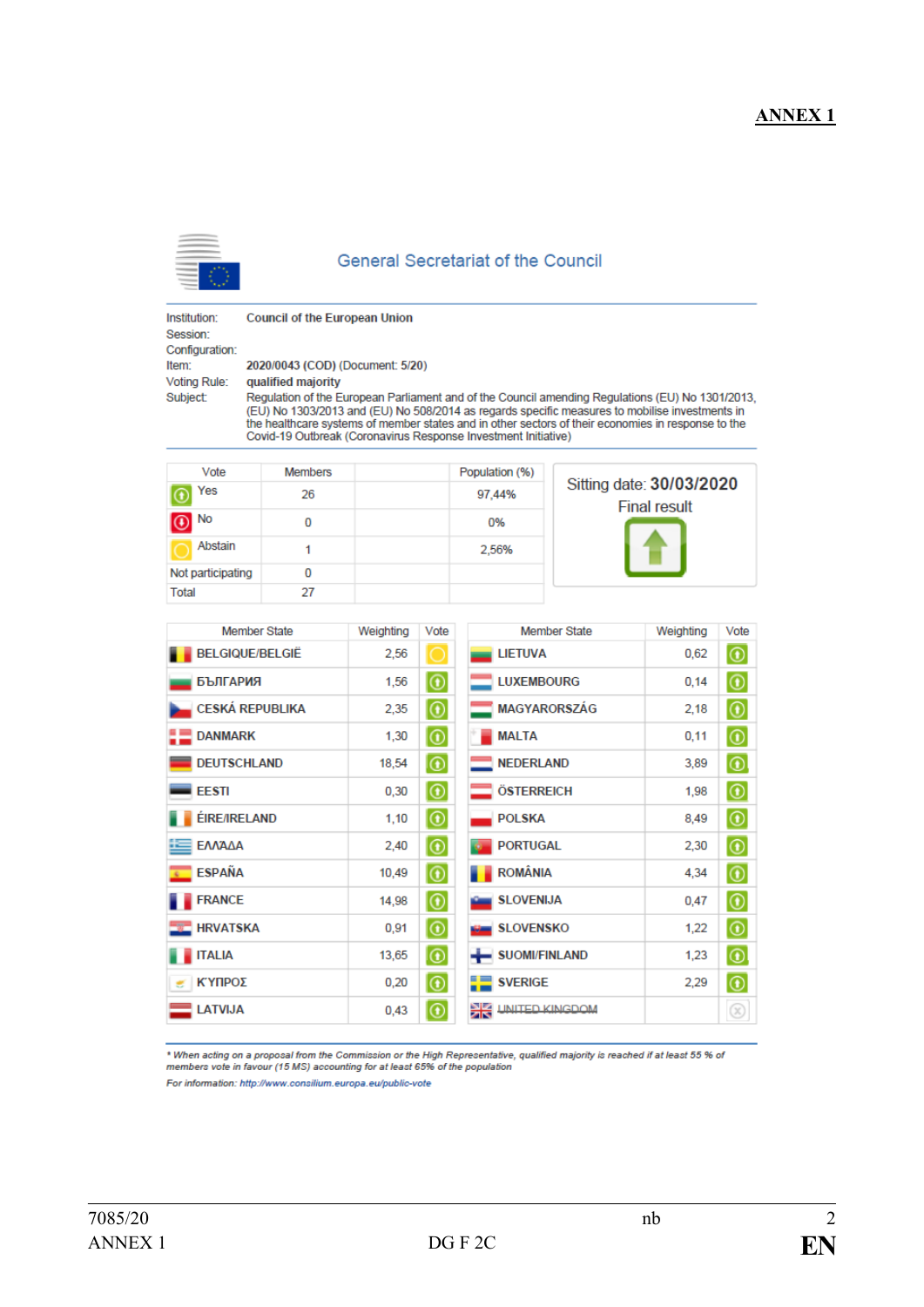

| Institution:<br>Session:<br>Configuration: | <b>Council of the European Union</b>                                                                                                                                                                                                                                                                                                                                                                                                                                                                    |
|--------------------------------------------|---------------------------------------------------------------------------------------------------------------------------------------------------------------------------------------------------------------------------------------------------------------------------------------------------------------------------------------------------------------------------------------------------------------------------------------------------------------------------------------------------------|
| Item:                                      | 2020/0043 (COD) (Document: 5/20)                                                                                                                                                                                                                                                                                                                                                                                                                                                                        |
| <b>Voting Rule:</b>                        | qualified majority                                                                                                                                                                                                                                                                                                                                                                                                                                                                                      |
| <b>Subject:</b>                            | Regulation of the European Parliament and of the Council amending Regulations (EU) No 1301/2013.<br>(EU) No 1303/2013 and (EU) No 508/2014 as regards specific measures to mobilise investments in<br>the healthcare systems of member states and in other sectors of their economies in response to the<br>Covid-19 Outbreak (Coronavirus Response Investment Initiative) – Derogation from the 8-week<br>period provided for in Article 4 of Protocol 1 on the role of national Parliaments in the EU |

| Vote               | <b>Members</b> | Population (%) |                                                 |
|--------------------|----------------|----------------|-------------------------------------------------|
| Yes                | 27             | 100%           | Sitting date: 30/03/2020<br><b>Final result</b> |
| $\boxed{\odot}$ No | 0              | 0%             |                                                 |
| Abstain            | 0              | 0%             |                                                 |
| Not participating  | 0              |                |                                                 |
| Total              | 27             |                |                                                 |

| <b>Member State</b>     | Weighting | Vote                         | <b>Member State</b>        | Weighting | Vote                                                |
|-------------------------|-----------|------------------------------|----------------------------|-----------|-----------------------------------------------------|
| <b>BELGIQUE/BELGIË</b>  | 2,56      | $  \circledast$              | <b>LIETUVA</b>             | 0,62      | $  \text{\O}$                                       |
| <b>БЪЛГАРИЯ</b>         | 1,56      | $ \Theta $                   | <b>LUXEMBOURG</b>          | 0,14      | $  \text{\O}$                                       |
| <b>CESKÁ REPUBLIKA</b>  | 2,35      | $  \text{\O}$                | MAGYARORSZÁG               | 2,18      | $  \textcolor{black}{\textcircled{\scriptsize{0}}}$ |
| <b>DANMARK</b>          | 1,30      | $  \circledast$              | <b>MALTA</b>               | 0,11      | $  \textcolor{black}{\textcircled{\scriptsize{1}}}$ |
| <b>DEUTSCHLAND</b>      | 18,54     | $\circ$                      | <b>NEDERLAND</b>           | 3.89      | $^{\copyright}$                                     |
| <b>EESTI</b>            | 0,30      | $ \circledcirc $             | ÖSTERREICH                 | 1,98      | $\circledcirc$                                      |
| <b>ÉIRE/IRELAND</b>     | 1,10      | $  \circledast$              | <b>POLSKA</b>              | 8,49      | $  \text{\O}$                                       |
| ΕΛΛΆΔΑ                  | 2,40      | $\overline{\mathbf{\Theta}}$ | <b>PORTUGAL</b>            | 2,30      | $  \circledast$                                     |
| <b>ESPAÑA</b><br>$\sim$ | 10,49     | $  \circledast$              | ROMÂNIA                    | 4,34      | $  \textcolor{black}{\textcircled{\scriptsize{1}}}$ |
| <b>FRANCE</b>           | 14,98     | $  \circledcirc$             | SLOVENIJA                  | 0,47      | $\circledcirc$                                      |
| <b>THE HRVATSKA</b>     | 0,91      | $  \mathbf{\Theta}  $        | <b>SLOVENSKO</b>           | 1,22      | $  \mathbb{O}$                                      |
| <b>ITALIA</b>           | 13,65     | $  \circledast$              | SUOMI/FINLAND              | 1,23      | $  \circledcirc$                                    |
| ΚΎΠΡΟΣ<br>×             | 0,20      | $  \circledcirc$             | <b>SVERIGE</b>             | 2,29      | $\circledcirc$                                      |
| <b>LATVIJA</b>          | 0,43      | $  \circledast$              | Ж<br><b>UNITED KINGDOM</b> |           | ⊛                                                   |

\* When acting on a proposal from the Commission or the High Representative, qualified majority is reached if at least 55 % of<br>members vote in favour (15 MS) accounting for at least 65% of the population

For information: http://www.consilium.europa.eu/public-vote